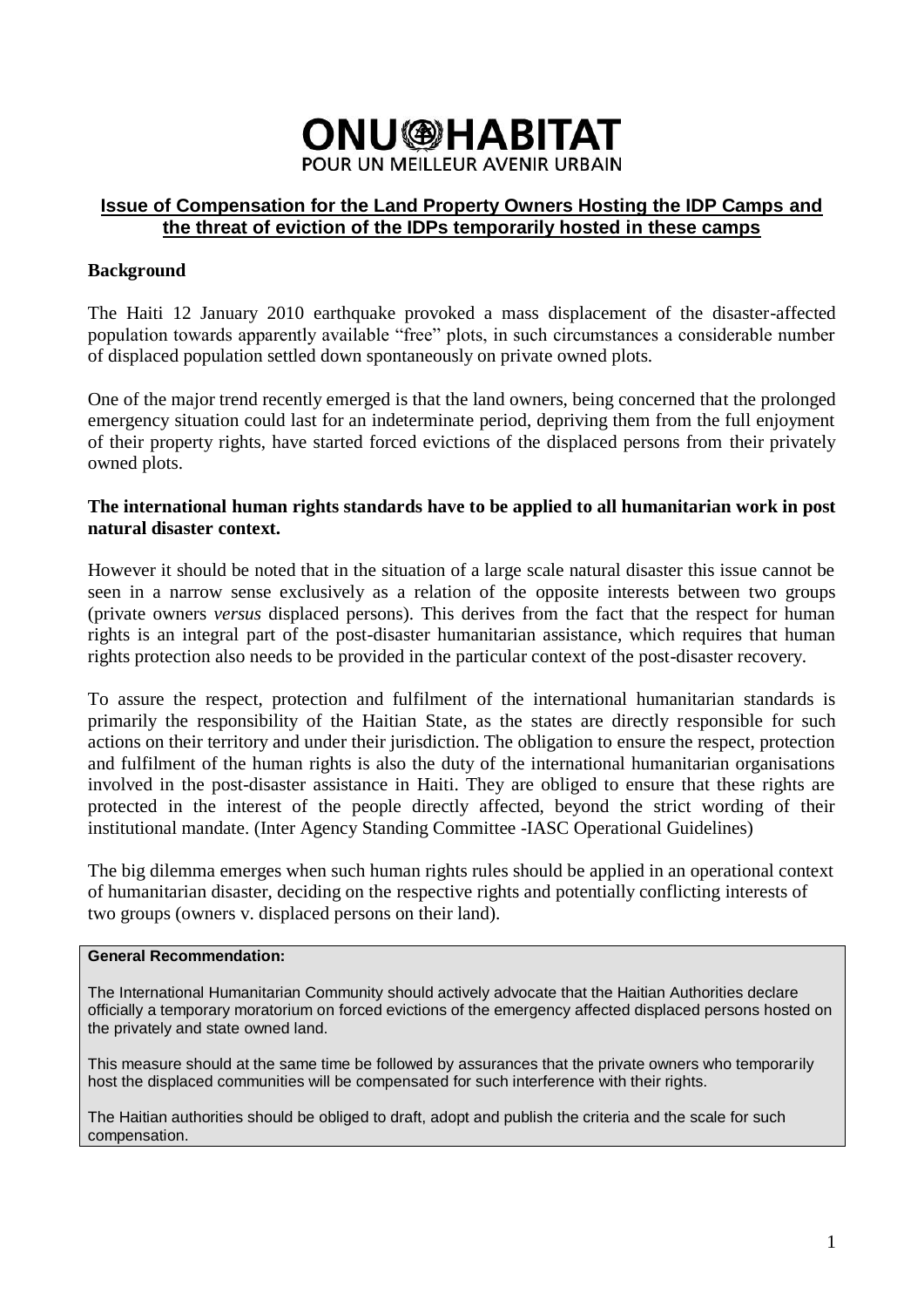This proposal aims to provide legal recommendations to assist both disaster-affected groups by considering these challenges in greater details, within the applicable international human rights standards and principles. These two issues will be analyzed separately.

## **1. Compensation for the land property owners hosting the IDP camps**

## **2. Protecting the displaced persons hosted in the camps on private plots against the forced evictions**

## **Ad 1) Compensation for the land property owners hosting the IDP camps**

The effective protection of private property rights is one of the main requirements of the rule of law and the state legal framework, and such principle enjoys a large protection in each modern society. Haiti in that sense is not an exception, as this principle is expressed by the art. 36 of the 1987 Haitian Constitution:

### **Constitution of Haiti, Art. 36**

"The private property is recognized and guaranteed. The law determines the modality of acquisition, enjoying as well as limitation.

However, this general principle guaranteeing the private property is not an absolute category, the enjoyment of that rights might be limited by public/general interest. Also the Haitian Constitution foresees this principle in its Article 36-3.

#### **Constitution of Haiti, Article: 36-3:**

Ownership also entails obligations. Uses of property cannot be contrary to the general interest.

Also the main law deciding of the property related relationships, the Haitian Civil Code<sup>1</sup>, is in line with the two above mentioned principles.

Firstly the protection and guaranties for the private property owner is contained in the article 448 saying that: "*The property is the right to enjoy and to dispose of the things in a most absolute manner under condition that such use is not prohibited by laws and regulations".*

The second requirement that the private property right might be limited by public interest in the modern and democratic society is found in the Art.449 which confirms that *"Nobody could be obliged to cease his/her property if not for one cause of public purpose in return for a just and prior compensation"*

In addition, the necessity to strike the balance between the guaranties for the private ownership and to conciliate this principle with the public interest of society is also expressed by the international human rights standards applicable in Haiti, primarily by the American Charter of Human Rights<sup>2</sup> (1969), Art. 21

### **American Charter of Human Rights (1969), Art. 21**

<u>.</u>

1. Everyone has the right to the use and enjoyment of his property. The law may subordinate such use and enjoyment to the interest of society.

Haitian Civil Code promulgated 17 March 1825, amended by Law No.12 on the Property.

<sup>&</sup>lt;sup>2</sup> The 1969 American Charter of Human Rights, "San Hose Pact" is ratified by the Haitian Law of 18 August 1979.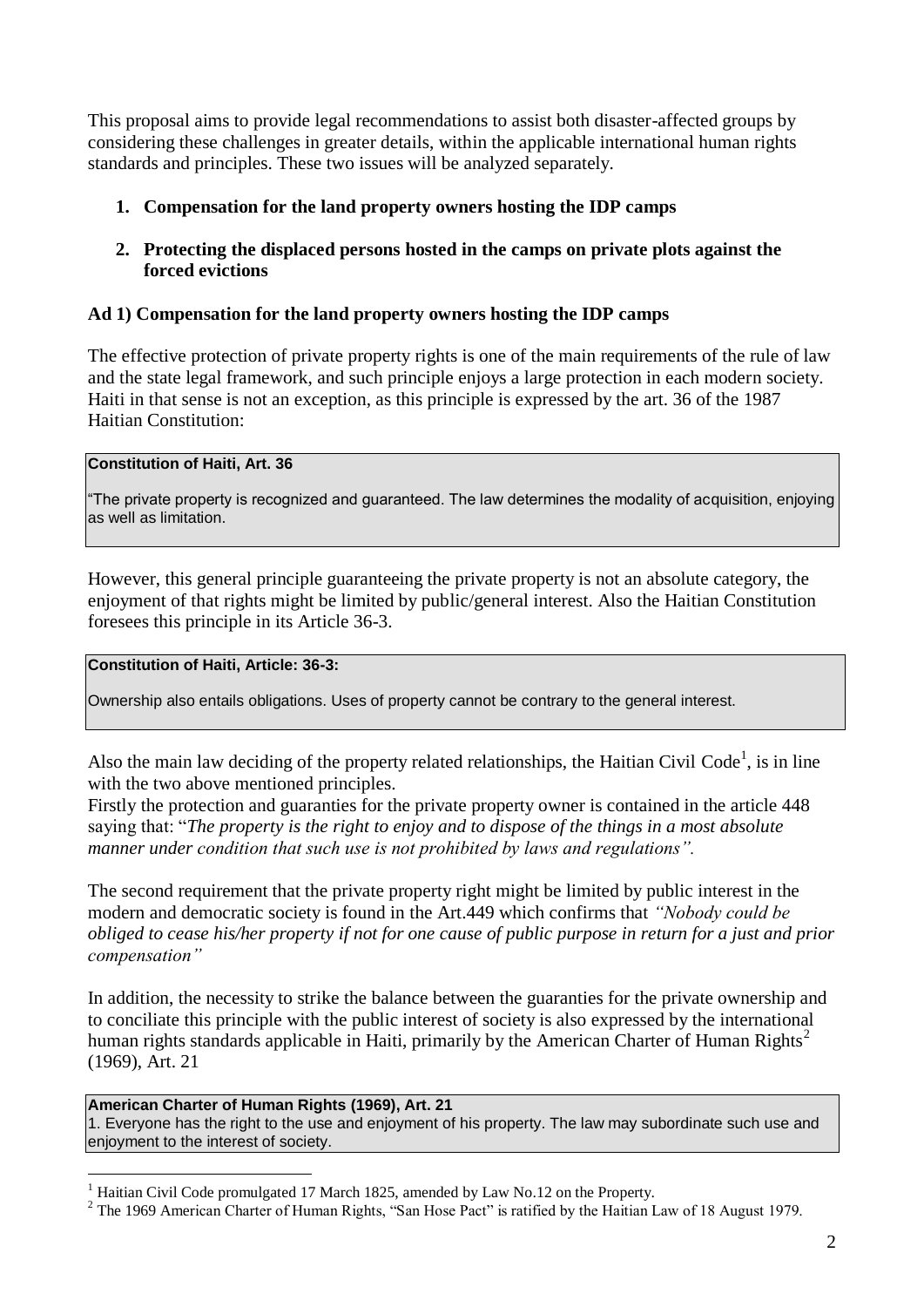2. No one shall be deprived of his property except upon payment of just compensation, for reasons of public utility or social interest, and in the cases and according to the forms established by law. 3. Usury and any other form of exploitation of man by man shall be prohibited by law.

Both principles are also widely accepted by international human rights standards which refer to a certain extent to the property-related issues in the emergencies.

The first consolidated global standard on the housing, land and property rights of the displaced persons "United Nations Principles on Housing and Property Restitution for Refugees and Displaced persons", the so called Pinhero Principles, are not limited only to guaranteeing the private property but such guarantee is seen in a wider sense, being enlarged to different categories of tenure such as occupancy, lawful possessions and other forms of tenure.

The Pinhero principles stressed also the importance of another detail i.e. that the second requirement of the "interest of society" cannot be applied largely in order to avoid possible misuse that the state organs may use formally the public interest as a possible pretext for uncontrolled interference with the private property owners.

## Pinheiro Principle 7

*1. Everyone has the right to the peaceful enjoyment of his or her possessions. 2. States shall only subordinate the use and enjoyment of possessions in the public interest and subject to the conditions provided for by law and by the general Principles of international law. Whenever possible, the "interest of society" should be read restrictively, so as to mean only a temporary interference with the right to peaceful enjoyment of possessions.*

The duty to compensate owners in post-natural disaster emergency is also foreseen by IASC Operational Guidelines on Human Rights and Natural Disasters:

*Unused private property and possessions may be temporarily, but no longer than absolutely necessary, allocated to those displaced by the natural disaster. Competent authorities should be requested to ensure that owners of affected property are adequately compensated for such use.* 

## **Conclusions/Recommendations**

The Haitian authorities may limit the private property rights allowing the disaster affected people to be hosted temporary on the privately owned land. Such limitation is justified taking into account the public interest to tackle the effects of the devastating natural disaster and to provide an emergency shelter to the displaced persons.

The private owner of the plots hosting the displaced persons should be entitled to compensation for temporary interferences with their property rights.

The Haitian authorities should draft, adopt and publish as a matter of priority the official scale containing standards and coefficients for calculating the damages of the property plots hosting the displaced persons, in an unequivocal manner in order to guarantee the transparency of the whole process and avoiding possible misinterpretation.

In formulating the scale for calculating the temporary damage, the following criteria should be taken into account: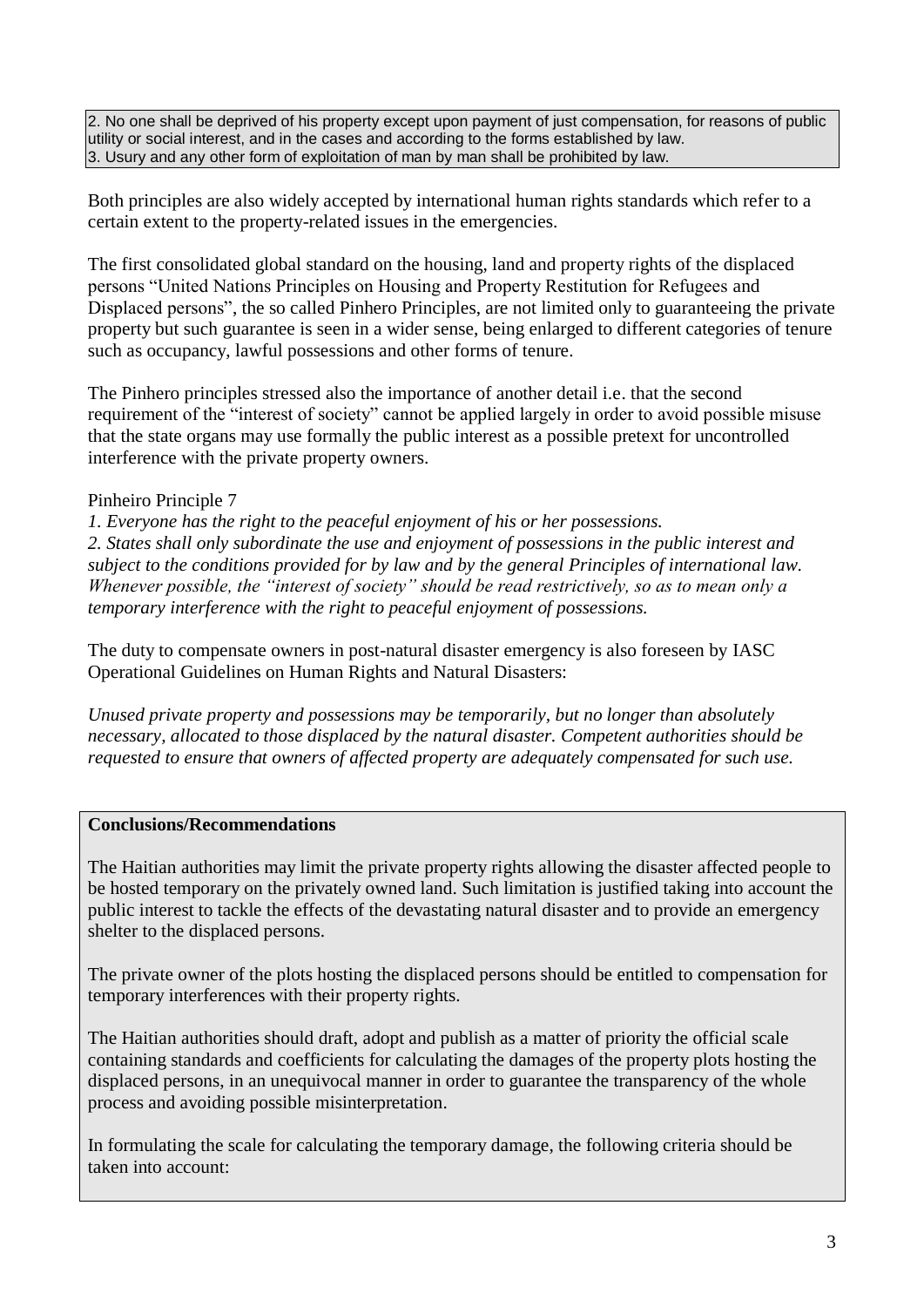1) The original price of the immovable property declared by the owner and the public notary at the moment of the real-estate transactions of the given plot (to be checked by the property owner real estate contract). However, these criteria should be only indicative since in Haiti, it is a widespread practice to diminish the established price in order to pay less property tax.

2) The purpose of use, i.e. agricultural, commercial, plot for development etc. If the plot was used for a purpose different from what it was originally zoned for ("informal use") and this was tolerated by the responsible authorities, its "real" use should be considered rather that the official use.

3) Improvements and transformations of the original plot made by the owner from the moment of buying to the emergency.

4) The market value of the plot from the time just before the disaster.

5) The level of the temporary physical damage of the plot caused by providing the temporary shelter. Besides damage, the financial losses caused by foregone livelihood and/or income opportunities (agricultural yield; livestock rearing; fishing; on-site manufacturing and maintenance shops, shops, etc.) should be taken into consideration.

## **Ad 2) Protecting the displaced persons hosted in the camps on private plots against the forced evictions**

# **Background:**

As said before, the practical difficulties arise when the international community, in a context of post-disaster emergency should provide adequate guaranties and conciliate the opposite interest rights of legitimate owners whose property is occupied and those of displaced persons temporarily hosted on the private land.

In general terms, the international human rights standards recognise fully the legitimate owners to repossess their temporarily abandoned property, not disregarding the specific position of the displaced occupants. While the land owners are entitled to compensation there is also an urgent need to protect the displaced disaster-affected population against forced/arbitrary evictions.

The requirement is that the process of the repossession of the plot by original owners cannot render the displaced occupants homeless or vulnerable to the violation of other human rights. The position of the Haitian displaced settlers on the private land might be similar to those of the "secondary occupants" i.e to the displaced persons who settled down on land after the legitimate owners or users have fled following a natural disaster.

The general principle is that when the original owners wish to take up residence again and to repossess their property, the eviction of a secondary occupant may become necessary. Such evictions are not prohibited under international human rights law*,* provided that legal and procedural safeguards to protect the rights of the secondary occupant are met.

IASC principle C.2.10 contains a set of certain procedural guarantees , which should be fulfilled if evictions do take place, they are the following :

- $\triangleright$  An opportunity for genuine consultation with those affected;
- Adequate and reasonable notice prior to the scheduled date of eviction;
- $\triangleright$  Timely provision of information on the eviction and future use of the land;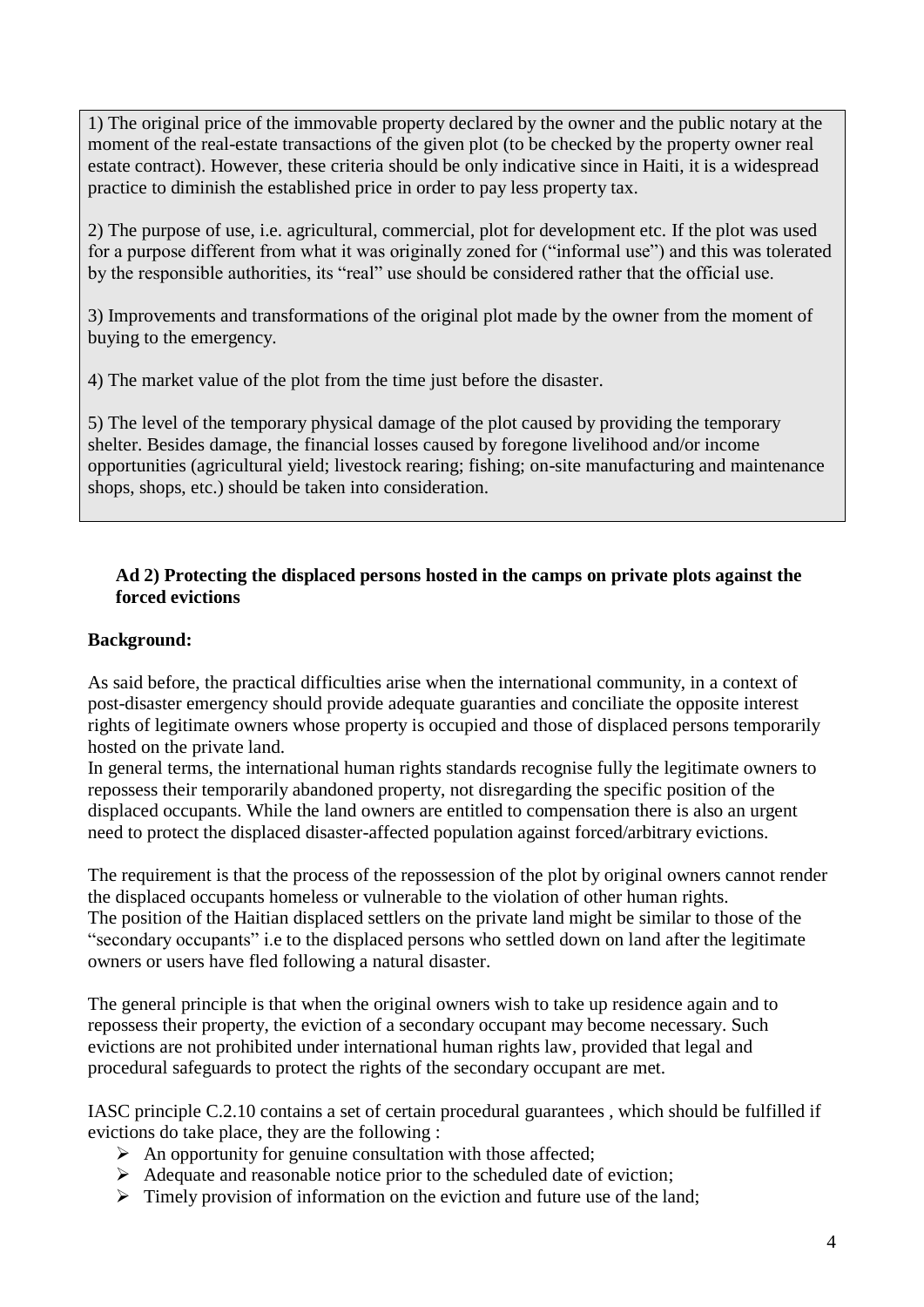- $\triangleright$  The presence of government officials during the eviction;
- $\triangleright$  Proper identification of all persons carrying out the eviction;
- $\triangleright$  Prohibition of evictions during bad weather or at night;
- $\triangleright$  Provision of legal remedies; and
- $\triangleright$  provision of legal aid, where needed, to seek redress from the courts

The need to consider both disaster-affected parties and to provide sufficient guaranties for legitimate owners considering also the specific position of spontaneous settlers on the private plots is expressed by the *Pinheiro Principles 17 and 20.5* saying that:

*States should ensure that the safeguards of due process extended to secondary occupants do not prejudice the rights of legitimate owners, tenants and other rights holders to repossess the housing, land and property in question in a just and timely manner.*

*States should ensure that secondary occupants are protected against arbitrary or unlawful forced eviction. States shall ensure, in cases where evictions of such occupants are deemed justifiable and unavoidable for the purposes of housing, land and property restitution, that evictions are carried out in a manner that is compatible with international human rights law and standards, such that secondary occupants are afforded safeguards of due process, including an opportunity for genuine consultation, adequate and reasonable notice, and the provision of legal remedies, including opportunities for legal redress.*

*States should implement public information campaigns aimed at informing secondary occupants and other relevant parties of their rights and of the legal consequences of non-compliance with housing, land and property restitution decisions and judgments, including failing to vacate occupied housing, land and property voluntarily and damaging and/or looting of occupied housing, land and property.*

In addition, the international human right standards provide a basic guide for humanitarian and early recovery actors in developing land programs for informal or illegal occupiers after a natural disaster.

*The International Covenant on Civil and Political Rights* prohibits discrimination against *inter alia* informal or illegal occupiers on the basis of their property status. In addition, ICCPR prohibits arbitrary or unlawful interference with his home (Article 17.1).

*The UN Guiding Principles on Internal Displacement* confirms that all displaced persons including tenants and informal or illegal occupiers - have a basic right of return to their place of origin. They also have a right to assistance in recovering their tenure left behind after displacement.

It should be stressed, also that the settlers on the private land, the future evictees are a specific group of the internally displaced persons and therefore beneficiaries of the standards contained in the *UN Guiding Principles on Internal Displacement<sup>3</sup>* which foresee that:

- 1) Every human being shall be protected against arbitrary displacement
- 2) Alternatives must be explored to avoid and minimise displacement.

3) Proper accommodation is provided to the displaced persons so that the displacement leaves them with satisfactory health, safety, nutrition and hygiene conditions, also family members are not to be separated.

<u>.</u>

<sup>&</sup>lt;sup>3</sup> The Guiding Principles on Internal Displacment (UN Doc E/CN.4/1998/53/Add.2).